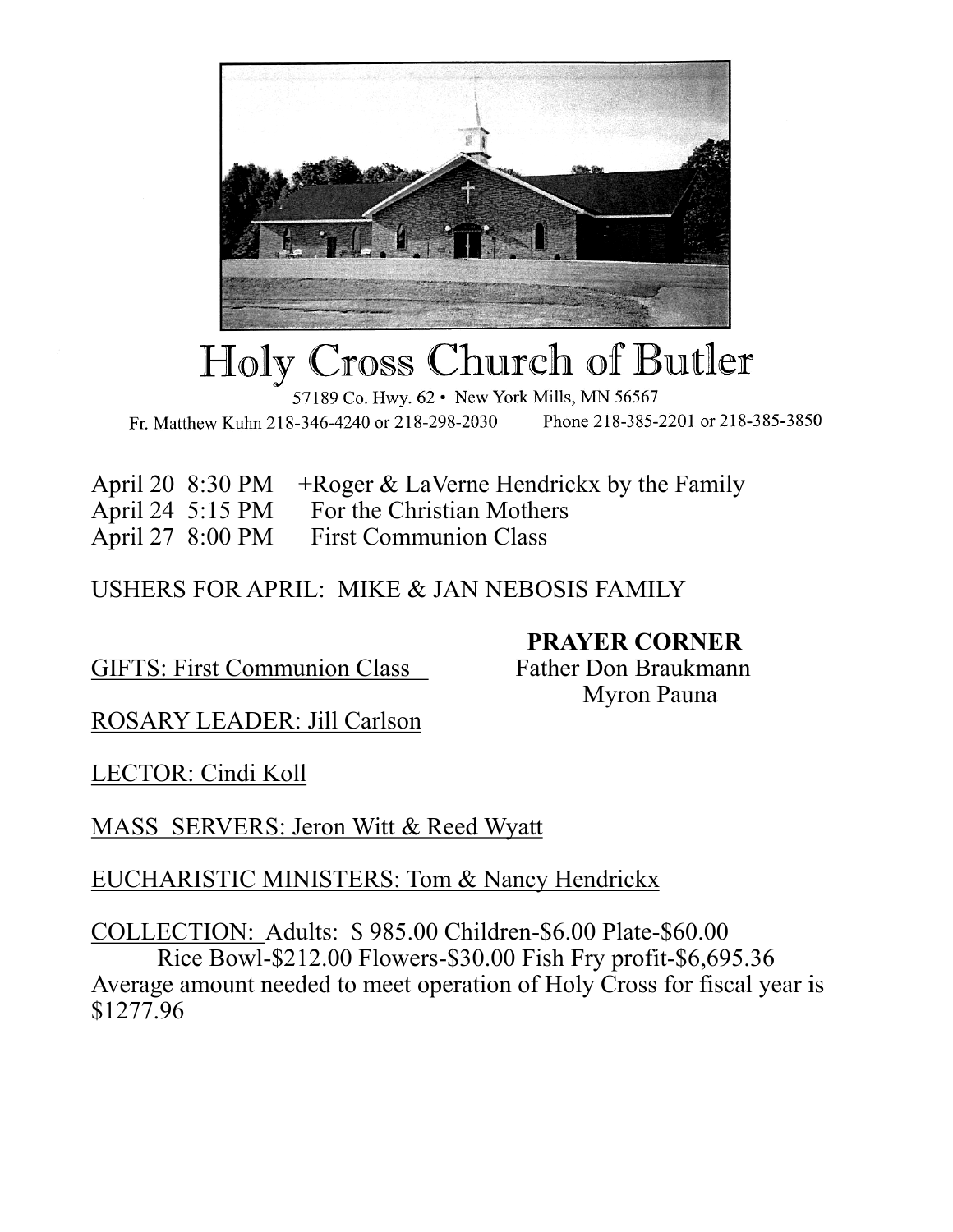A New Easter candle has been purchased for the church; there will be a drawing on Saturday, April  $27<sup>th</sup>$  for the old candles. There will be a box on the table in the entry to put your name in.

**THANK YOU** to all those who helped with the fish fries; also a Thank you to St. Henry's church for the basement and CUF for the use of the fryers, Thrivent for \$500 for fish, RDO for the potatoes, Bongards for butter and NFO for cash donation. We had a profit of \$6695.36. If anyone accidentally grabbed the wrong bar pan; please bring them back to Holy Cross.

Collection envelopes are on the table in the entry for Home Mission Collection; put in the collection in the next few weeks.

Butler Days will be May  $4<sup>th</sup>$  There will be a Parish wide bake sale with proceeds going to The NCYC Youth going in November. Also there will be a community wide garage sale going on in the old hall; anyone interested in participating contact Cheech.

The Christian Mothers will meet on Wednesday, April  $24<sup>th</sup>$  at 6:00 pm. Jill Carlson will serve snack.

The Red River Valley Vetererans Concert Band will be returning to the Perham Center for the Arts (former St. Stan's) on Thursday, May  $9<sup>th</sup>$  at 8:15 p.m. Join us for an inspiring concert recognizing all veterans while featuring a mix of patriotic marches, religious, polkas & WWII/ Vietnam era music. Refreshments will be served and a free will donation will be accepted. Everyone welcome.